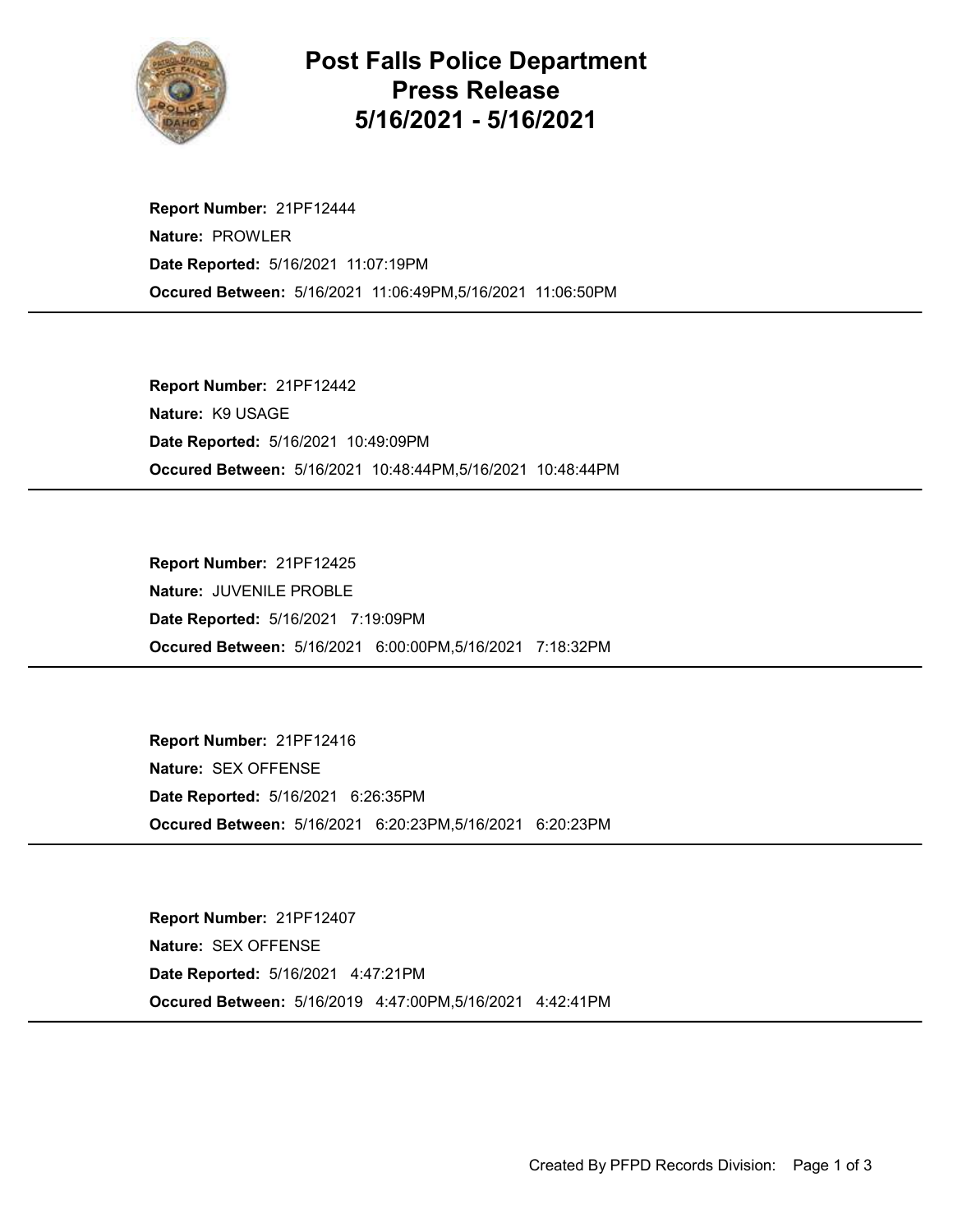Occured Between: 5/16/2021 11:36:01AM,5/16/2021 11:36:01AM Report Number: 21PF12381 Nature: FOUND PROPERTY Date Reported: 5/16/2021 11:36:35AM

Occured Between: 5/14/2021 12:00:00AM,5/16/2021 11:08:37AM Report Number: 21PF12379 Nature: THEFT Date Reported: 5/16/2021 11:10:25AM

Occured Between: 5/16/2021 9:01:54AM,5/16/2021 9:01:54AM Report Number: 21PF12365 Nature: LOST PROPERTY Date Reported: 5/16/2021 9:05:05AM

Occured Between: 5/16/2021 6:52:57AM,5/16/2021 6:53:00AM Report Number: 21PF12354 Nature: INFORMATION Date Reported: 5/16/2021 6:54:01AM

Occured Between: 5/16/2021 4:35:15AM,5/16/2021 4:35:15AM Report Number: 21PF12353 Nature: MAL INJURY Date Reported: 5/16/2021 4:35:41AM

Occured Between: 5/16/2021 2:50:09AM,5/16/2021 2:50:14AM Report Number: 21PF12350 Nature: WELFARE CHECK Date Reported: 5/16/2021 2:52:40AM